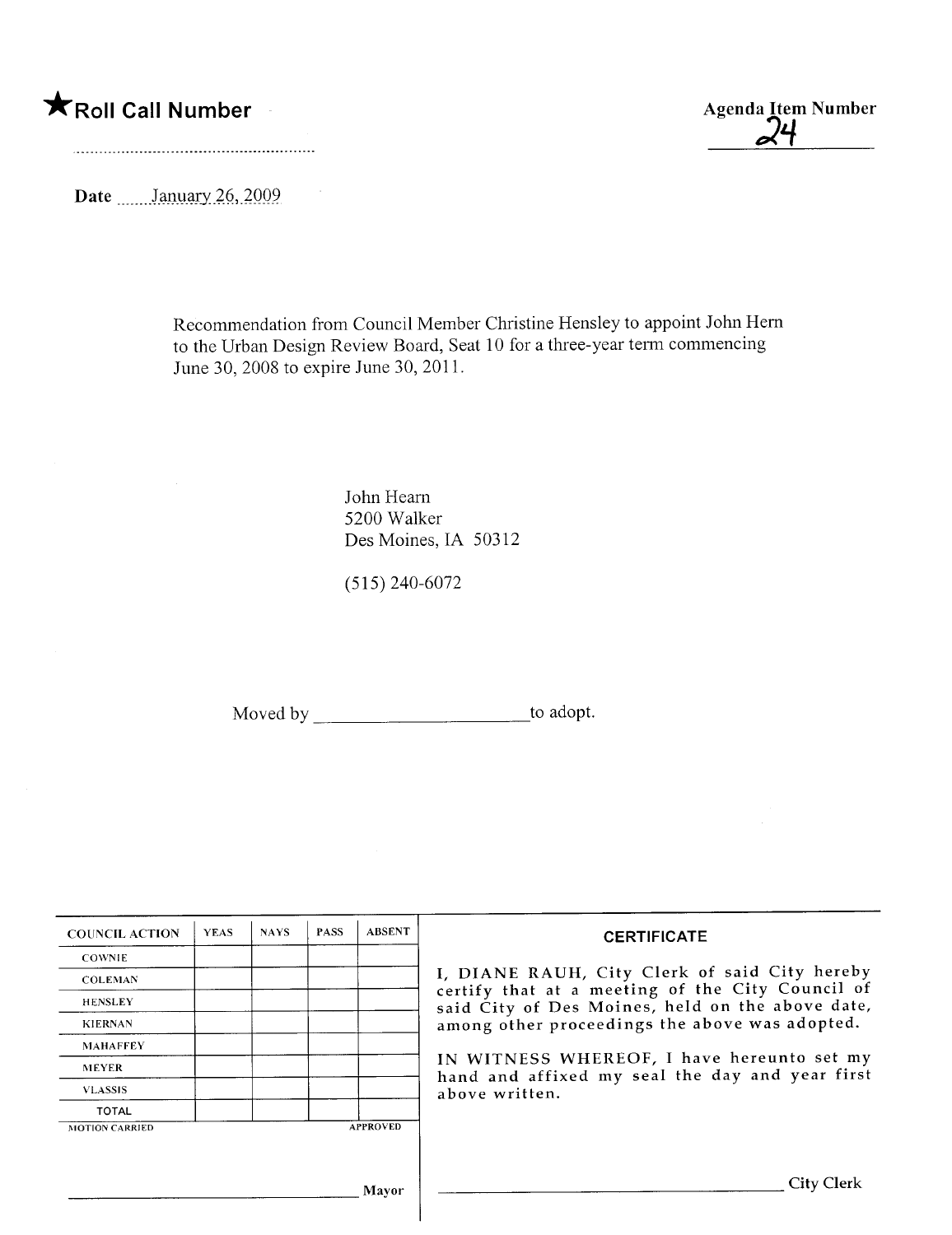| City of Des Moines               |                                                                                                          |
|----------------------------------|----------------------------------------------------------------------------------------------------------|
|                                  | Page 1 of 3                                                                                              |
|                                  | És :                                                                                                     |
|                                  | <b>Contact Center</b><br>Forms<br>Maps<br>Services<br>ePayments                                          |
|                                  |                                                                                                          |
|                                  |                                                                                                          |
|                                  |                                                                                                          |
|                                  |                                                                                                          |
|                                  |                                                                                                          |
|                                  | Friday, Canusay 16, 2009<br>HELP<br><b>SEARCH</b><br>Version<br>I ex*                                    |
| For Residents                    |                                                                                                          |
| For Visitors                     |                                                                                                          |
| For Business                     |                                                                                                          |
| <b>Reporting Problems</b>        | City of Des Moines Application for Appointment to Board,<br><b>Commission, or Committee</b>              |
| Mayor & Council                  |                                                                                                          |
| City Menager<br>Municipal Code   | The form could not be submitted for the following reasons:<br>Business State is required<br>۰            |
| Boards & Commissions             | $\bullet$<br>Business Zip code is required<br>۰                                                          |
| Economic Development             | Residence phone number is required or not valid<br>You must enter the date in the format MM/DD/YYYY<br>٠ |
| Departments                      | First Name: John                                                                                         |
| Employmant                       | Middle Name: Richard                                                                                     |
| Newsletters                      |                                                                                                          |
| City Web Network                 | Last Name:<br>M⊕arn                                                                                      |
| Around Des Moines                | Prefix (Mr./Mrs./Ms.):<br>:Mr.                                                                           |
| About The City<br>About The Site | Address 1:<br>5200 Welker                                                                                |
|                                  |                                                                                                          |
|                                  | Address 2:<br>samo                                                                                       |
|                                  | City:<br><b>DSM</b>                                                                                      |
|                                  | State:<br>,la                                                                                            |
|                                  |                                                                                                          |
|                                  | 50312<br>Zip:                                                                                            |
|                                  | Occupation:<br>Attorney                                                                                  |
|                                  | Occupation Duration: Since 1970                                                                          |
|                                  |                                                                                                          |
|                                  | Employer self                                                                                            |
|                                  | <b>Employment Duration: Isame</b>                                                                        |
|                                  | Business Address 1: Same                                                                                 |
|                                  | <b>Business Address 2:</b>                                                                               |
|                                  |                                                                                                          |
|                                  | Business City: Same                                                                                      |
|                                  | Business State:<br>-18                                                                                   |
|                                  |                                                                                                          |
|                                  | Zip: 50312                                                                                               |
|                                  | <b>Business Telephone:</b> (515)<br>8072<br>240 ز                                                        |
|                                  | Business Fax: (515<br>, 255<br>$-5857$                                                                   |
|                                  |                                                                                                          |
|                                  | Residence Telephone: (515<br>$(1)$ 240<br>.6072                                                          |
|                                  | Alternate Telephone: (<br>):                                                                             |

http://www.dmgov.org/forms/CLK/RoardAnnointment.comv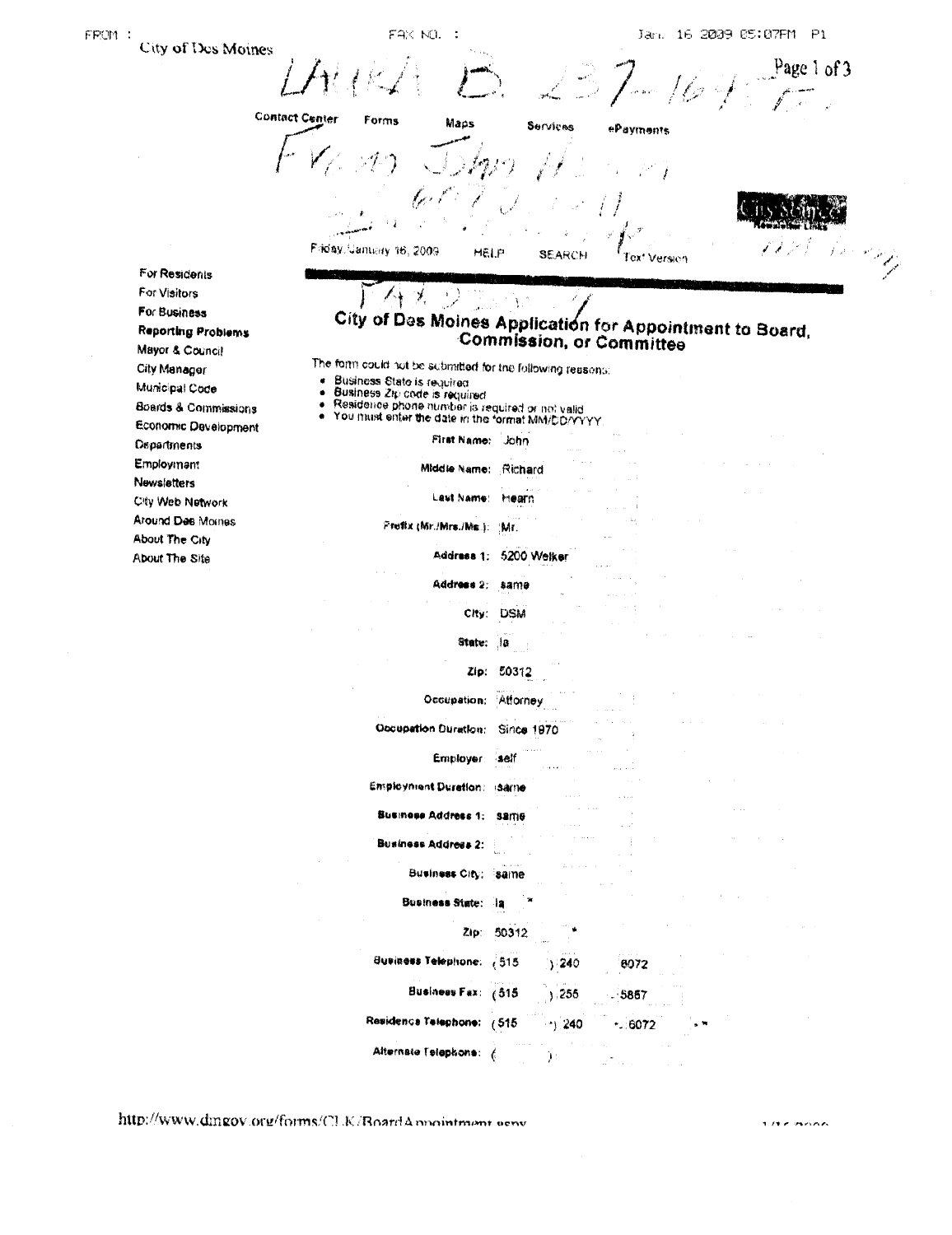Page 2 of 3 Birth Date: 10-5-46 Des Moines Resident (V)  $\mathcal{L}^{\pm}(\mathcal{L})$ Ward: Ward 3  $\sin^2\vec{f}$ Residency Duration since birth Registered Voter: (V) Previous City Employment: [3] City Employed Relatives: NA Have you ever served on ANY No and Board, Commission, or Committee? List Boards, Commissions and INA Committees and Date(s) served: List Boards, Agencies, Civic, 1994 Trial Lawyors; State and Polk<br>Service and/or Professional (Bar Associations (?)<br>Organizations to which you are<br>affiliated:<br>affiliated: i Aristi Indicate other experiences or<br>skifts which will contribute to the 12.2000 Involved in real estate law and litigation; involved as general mission of this Board,<br>Commission or Committee: contractor in constructing a home, nemodeling a home, remodeling commercial building, involved as an owner of a property owner in the dewntown west end.  $\mathcal{L}_{\mathcal{N}}^{(1)}$  $j, \cdots, j$  . indicate up to 5 Board, Urban Design Review Board Commission, or Committee's you.<br>would like to serve.  $\mathbb{R}^d$ --- Select One --్మశ --- Select One --- $\sim 3$  $\sim$   $\sim$  $\sim$  100  $\mu$ -- Select One --- $5\,\mathrm{W}$ --- Select One --- $\frac{1}{\sqrt{N^2}}$ Neighborhood Revitalization Board requires completion of seperate application.  $\sim$ **Comments:**  $\frac{1}{2}$ 

http://www.dmgov.org/forms/CI-K/BoardAnnoinrment serv-